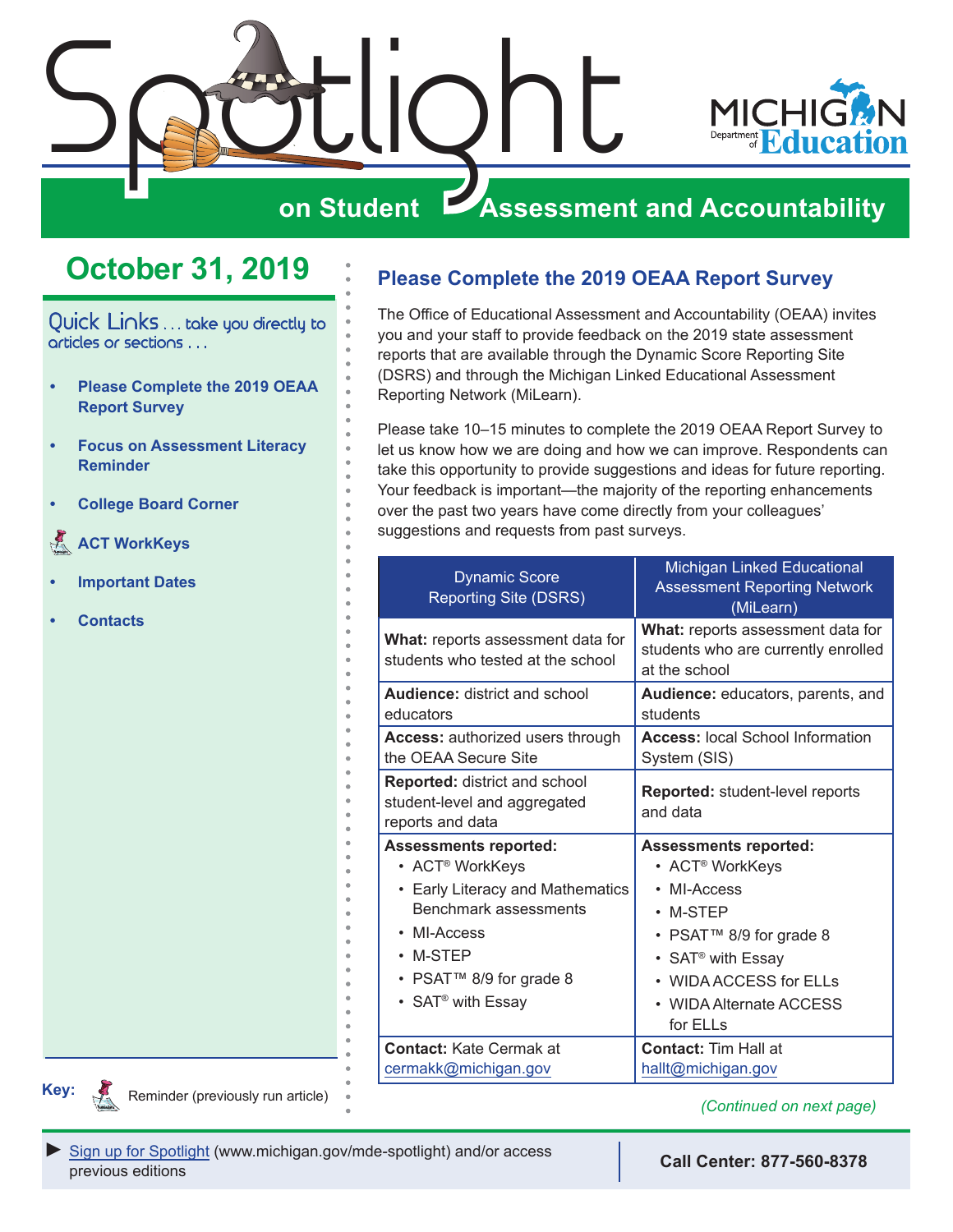<span id="page-1-0"></span>The survey will remain open through **Sunday, November 10, 2019**. The OEAA will use the results of the survey to inform our future report development.

Statewide summative assessment data are most helpful when used to review overall program effectiveness and curricular alignment to Michigan's Academic Standards. Requests that are consistent with the appropriate use of statewide summative assessment data will be considered. Please share the [survey link](https://baameap.wufoo.com/forms/zw5ldve1blu50a/) (https://baameap.wufoo.com/ forms/zw5ldve1blu50a/) widely with team members including ISD, district, school, and teaching or other staff who use state assessment data to inform their work

Thank you in advance for taking the time to provide your feedback.

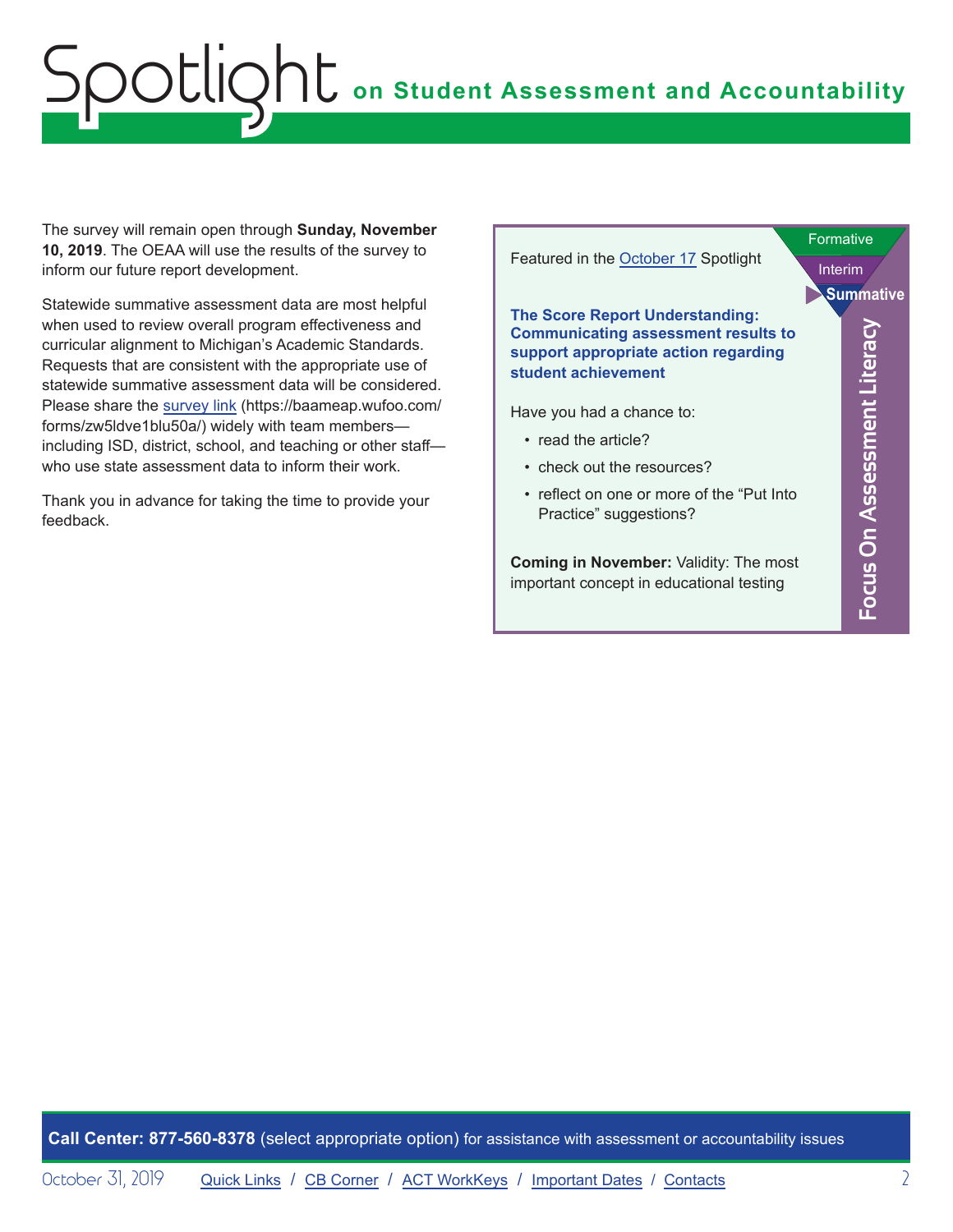**on Student Assessment and Accountability**

## <span id="page-2-1"></span>College Board Corner

<span id="page-2-0"></span>Spotlight

*Information on SAT*®*, PSAT*™ *8/9, and PSAT*™*10 provided by the College Board*

### **Questions about Spring PSAT 8/9, PSAT 10, or SAT?**

- Call the Michigan Educator Hotline: 866-870-3127 (select Option 1)
- Email [michiganadministratorsupport@](mailto:michiganadministratorsupport%40collegeboard.org?subject=) [collegeboard.org](mailto:michiganadministratorsupport%40collegeboard.org?subject=)

### **Off-Site Testing**

Most schools participating in the SAT with Essay, PSAT 10, and PSAT 8/9 in April 2020 will administer the assessments at the school. However, if your school is a virtual school or if you want to administer the PSAT 8/9, PSAT 10, or SAT with Essay on the same day and don't have enough room in your school, you can request off-site testing.

These additional locations must be approved by the College Board to make sure they meet testing, staffing, training, and security requirements. Here's the process for requesting approval:

- 1. Identify a facility (or facilities) that will meet your needs for off-site testing.
- 2. Gather all required information for submission of your off-site request. You'll need your school information and Attending Institution (AI) code, off-site testing location name and address, and contact information for the off-site coordinator(s).
- 3. New this year, you will fill out an [online form](http://www.sat.org/offsiterequest) (www.sat.org/offsiterequest). This form is applicable to the SAT with Essay, PSAT 10, and PSAT 8/9. Complete the required fields and submit the online form.
- 4. You will receive email confirmation of your offsite request once your form is submitted. This confirmation email is not approval of the plan. Submitters can edit the submission from the directions provided in the confirmation email, if necessary.
- 5. A separate form must be completed for each off-site location being used for your test administration.
- 6. Complete your off-site requests no later than **midnight ET, December 20, 2019**.
- 7. The College Board will work with test coordinators requesting off-site testing locations to ensure the location meets requirements. If necessary, we'll contact test coordinators to make recommendations to improve security and to address any outstanding concerns. Please respond to inquiries in a timely manner to ensure approval of your off-site request in time for test day.
- 8. Once approved, an email will be sent to the test coordinator of the primary AI communicating the approval. **Approvals for plans submitted on time will be sent to coordinators beginning January 29, 2020**.

A few things to note about off-site testing:

- Off-site locations will use their AI (Attending Institution) code for all forms. No test center codes will be used. You may find test center codes in the Test Participation page of the Secure Site, but these are not required for any documentation this year.
- Test coordinators are highly encouraged to use testing room codes to help process any irregularities that may occur at the off-site locations. *(Continued on next page)*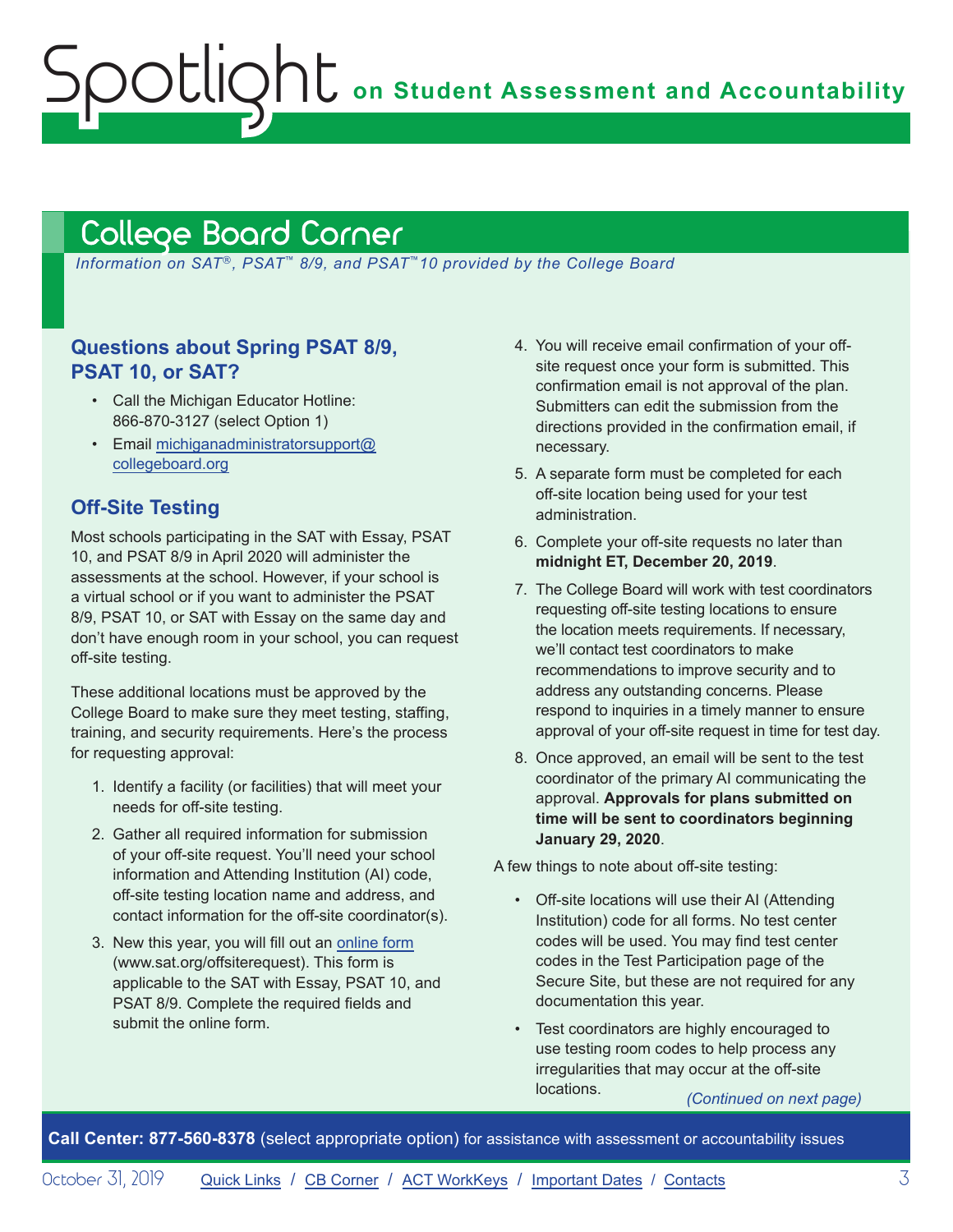- A test coordinator must be identified in the Educational Entity Master (EEM) for the AI (Attending Institution). Additionally, a unique off-site test coordinator must be identified for each off-site test location in the testing plan. A single person may oversee all assessments administered at an off-site location, or a different off-site test coordinator may be identified for each assessment. Off-site test coordinator information will not be captured or reflected in the Educational Entity Master (EEM).
- Pre-identification of students will be completed by the AI, not at each off-site. It is the responsibility of the off-site test coordinators to be aware of which students are testing at each location.
- Test materials will also be shipped to the AI location. The test coordinator at the AI will be responsible for coordinating the secure transport of materials from the AI location to the attention of the off-site test coordinator at each testing location.
- Off-site requests for other Michigan assessments (M-STEP, ACT WorkKeys) must be done separately through the OEAA Secure Site for each assessment.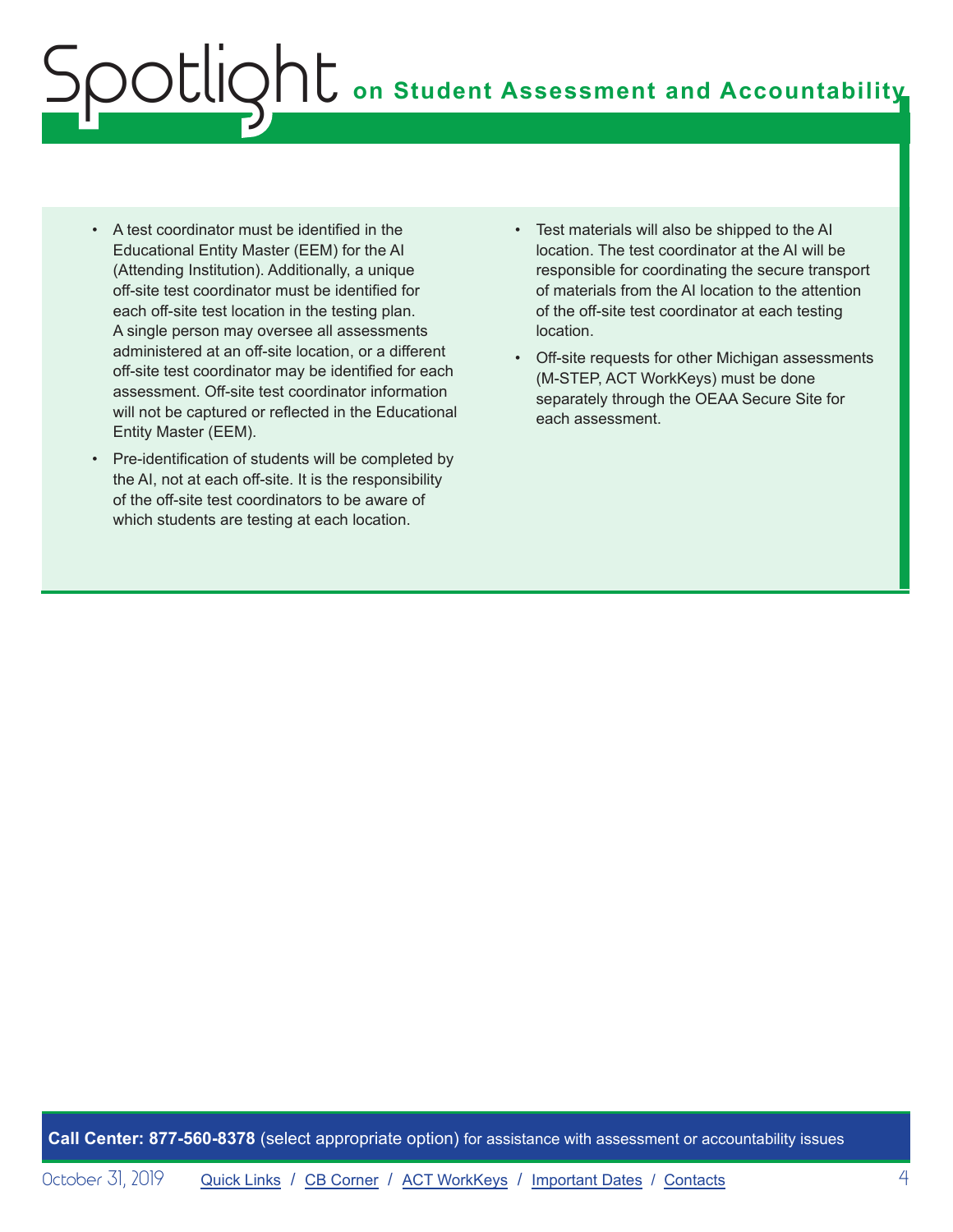<span id="page-4-0"></span>**ACT** 

Information on ACT<sup>®</sup> WorkKeys<sup>®</sup> provided by the ACT.

## **人 Upcoming Manage Participation**

The ACT Workkeys assessment is one of three required components of the Michigan Merit Exam (MME) for grade 11 and required grade 12 students. All public schools are required to administer the full Michigan Merit Examination (MME), which consists of the ACT WorkKeys, SAT, and M-STEP science and social studies assessments. If a nonpublic school chooses to administer any one of the three MME components, they will be expected to administer all three components to their students.

The first step in the ACT WorkKeys assessment is to indicate your school's participation status and to select your preferred materials receipt dates. This is called the **Manage Participation** process and must be completed between **November 4** and **November 29, 2019**. The process will take approximately five minutes.

All schools, public and nonpublic, must confirm in PearsonAccess<sup>next</sup> that they are participating in order to receive test materials and administer the WorkKeys assessment.

Instructions for completing the Manage Participation process will be emailed to the District Assessment Coordinators and the WorkKeys Test Coordinators listed in the [Educational Entity Master \(EEM\)](www.michigan.gov/EEM) (www.michigan. gov/eem) the week of **October 28, 2019**.

ACT will email the PearsonAccess<sup>next</sup> login information only to the WorkKeys Test Coordinators listed in the EEM for both public and nonpublic schools. If the WorkKeys Test Coordinator does not receive this email by **November 5, 2019**, contact ACT at the web page or phone number listed below.

### **Contacting ACT**

If you have questions, you may:

- 1. contact ACT via the [Contact Us web page](http://www.act.org/aap/state/contact.html) ([www.act.org/aap/state/contact.html](https://www.act.org/aap/state/contact.html))
- 2. call ACT at 800-553-6244, 9:30 AM 6:00 PM ET
	- standard time: ext. 2800
	- accommodations: ext. 1788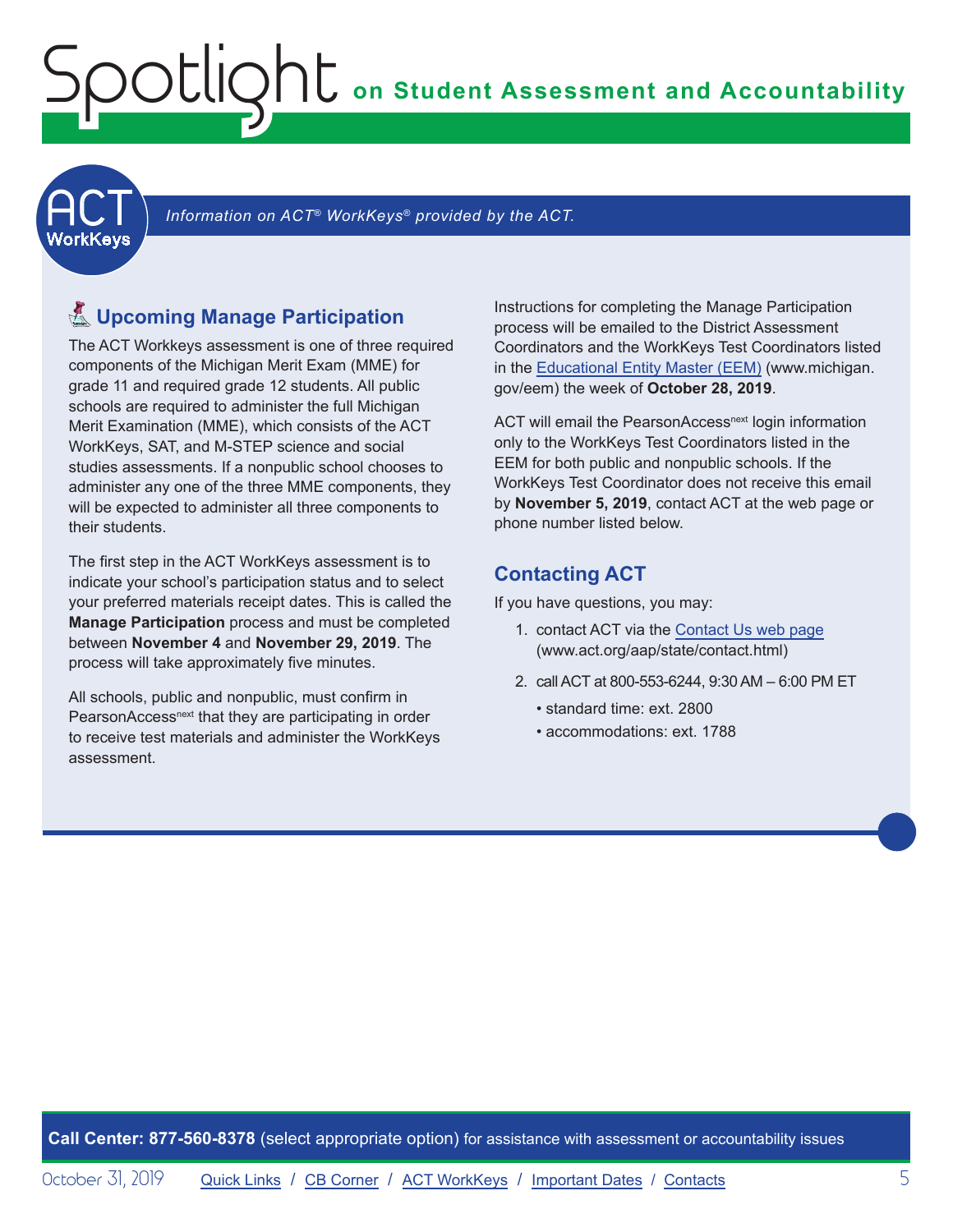## <span id="page-5-1"></span><span id="page-5-0"></span>**Important Dates**

## **Approaching Deadlines!**

### **Friday, November 1, 2019**

• **FINAL** Implementation Workshop for **SAT with Essay, PSAT 10, and PSAT 8/9 – [Workshop Registration](http://www.collegeboard.org/michiganworkshops)** (www.collegeboard.org/michiganworkshops)

## **Coming Next Week . . .**

#### **November 7, 2019, 9:00 – 10:30 AM**

• Implementation Webinar for **SAT with Essay, PSAT 10,** and **PSAT 8/9** – [Webinar Registration](https://tinyurl.com/2020MichiganImplementation) (https://tinyurl.com/2020MichiganImplementation)

## **November 2019**

### **All Assessments**

#### **Now – November 10, 2019**

• [2019 OEAA Report Survey](https://baameap.wufoo.com/forms/zw5ldve1blu50a/) (https://baameap.wufoo. com/forms/zw5ldve1blu50a/)

## **M-STEP, MI-Access, and WIDA**

#### **Now – November 26, 2019**

• **M-STEP, MI-Access FI, and WIDA** Online Testing Waiver request window

## **ACT WorkKeys**

### **November 4 – 29, 2019**

• **ACT WorkKeys** Manage Participation Window

## **December 2019**

#### **December 4, 2019, 10:00 AM**

• **DRC Technology Coordinator Webinar** – [Zoom](https://datarecognitioncorp.zoom.us/j/831651825)  [Access to webinar](https://datarecognitioncorp.zoom.us/j/831651825) (https://datarecognitioncorp.zoom. us/j/831651825)

## **SAT and PSAT**

#### **December 5, 2019, 1:00 – 2:30 PM**

• Accommodations and Supports Webinar for **SAT with Essay, PSAT 10,** and **PSAT 8/9**

Webinar [Registration](https://tinyurl.com/2020MichiganAccommodations) (https://tinyurl.com/2020MichiganAccommodations)

### **December 20, 2019**

Deadline for Off-Site Testing Requests for **SAT with Essay, PSAT 10,** and **PSAT 8/9**.

## **WIDA**

### **December 3, 2019, 9:00 AM – 12:00 PM**

• **WIDA ACCESS for ELLs Test Administration Online Workshop 1** – Library of Michigan, Lake Michigan Room, 702 W. Kalamazoo St. Lansing, MI 48909

[Registration link](https://wida-access-online-ta-training-120319am.eventbrite.com) (https://wida-access-online-tatraining-120319am.eventbrite.com)

### **December 3, 2019, 1:00 – 4:00 PM**

• **WIDA Kindergarten ACCESS Test Administration Workshop 2** – Library of Michigan, Lake Michigan Room, 702 W. Kalamazoo St., Lansing, MI 48909 [Registration link](https://wida-k-access-online-ta-training-120319pm.eventbrite.com) (https://wida-k-access-online-tatraining-120319pm.eventbrite.com)

### *(Continued on next page)*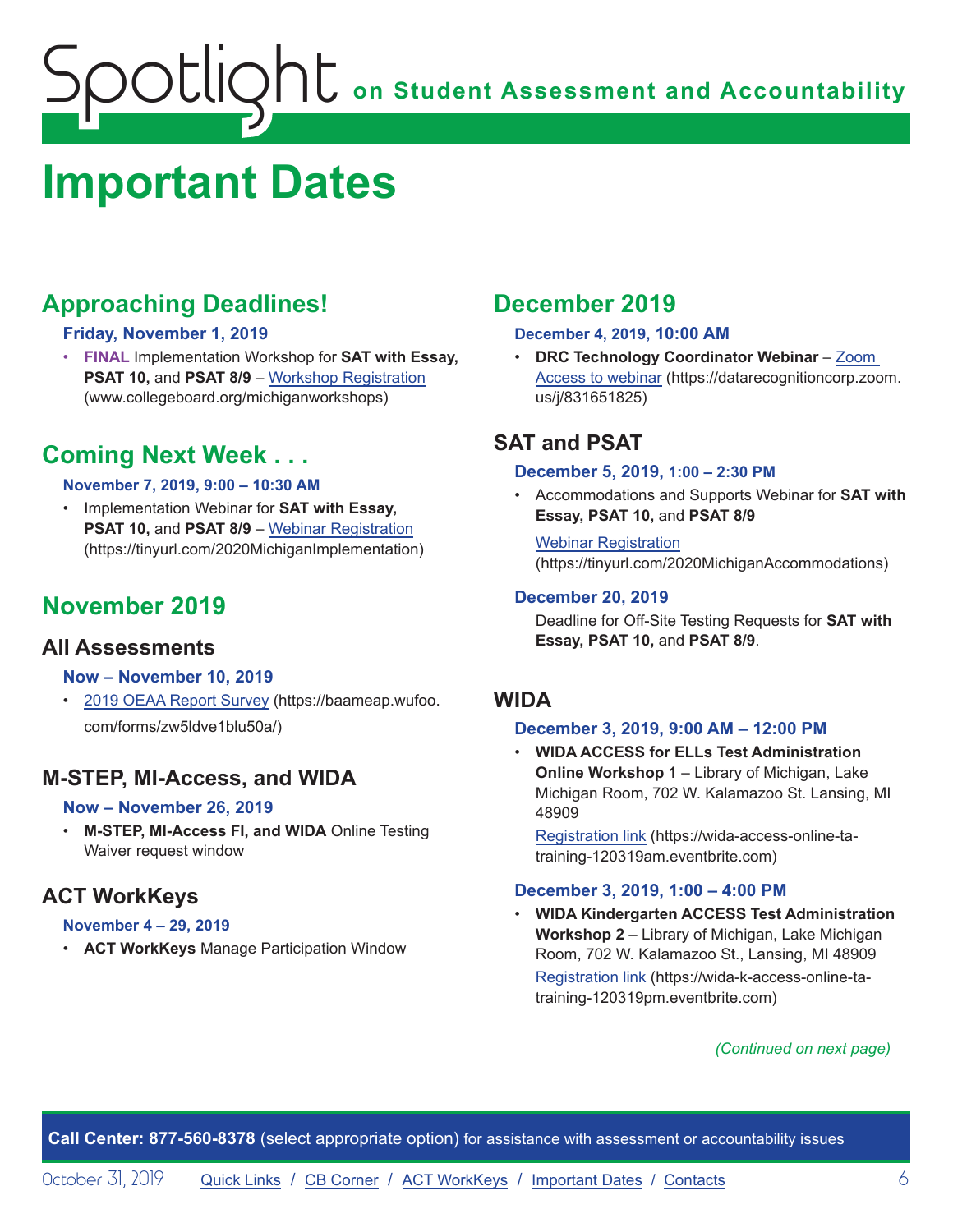#### **December 4, 2019, 9:00 AM – 12:00 PM**

• **WIDA ACCESS for ELLs Test Administration Online Workshop 3 - Wayne County Community** College Downriver Campus, EPAC 5&6, 21000 Northline Road, Taylor, MI 48180 [Registration link](https://wida-access-online-ta-training-120419am.eventbrite.com) (https://wida-access-online-tatraining-120419am.eventbrite.com)

#### **December 4, 2019, 1:00 – 4:00 PM**

• **WIDA Kindergarten ACCESS Test Administration Workshop 4** – Wayne County Community College Downriver Campus, EPAC 5&6, 21000 Northline Road, Taylor, MI, 48180

[Registration link](https://wida-k-access-online-ta-training-120419pm.eventbrite.com) (https://wida-k-access-online-tatraining-120419pm.eventbrite.com)

#### **December 18, 2019, 10:00 – 11:30 AM**

• **WIDA Alternate ACCESS Overview Webinar** [Registration link](https://wida-alternate-access-overview-121819-1000-1130.eventbrite.com) (https://wida-alternate-accessoverview-121819-1000-1130.eventbrite.com)